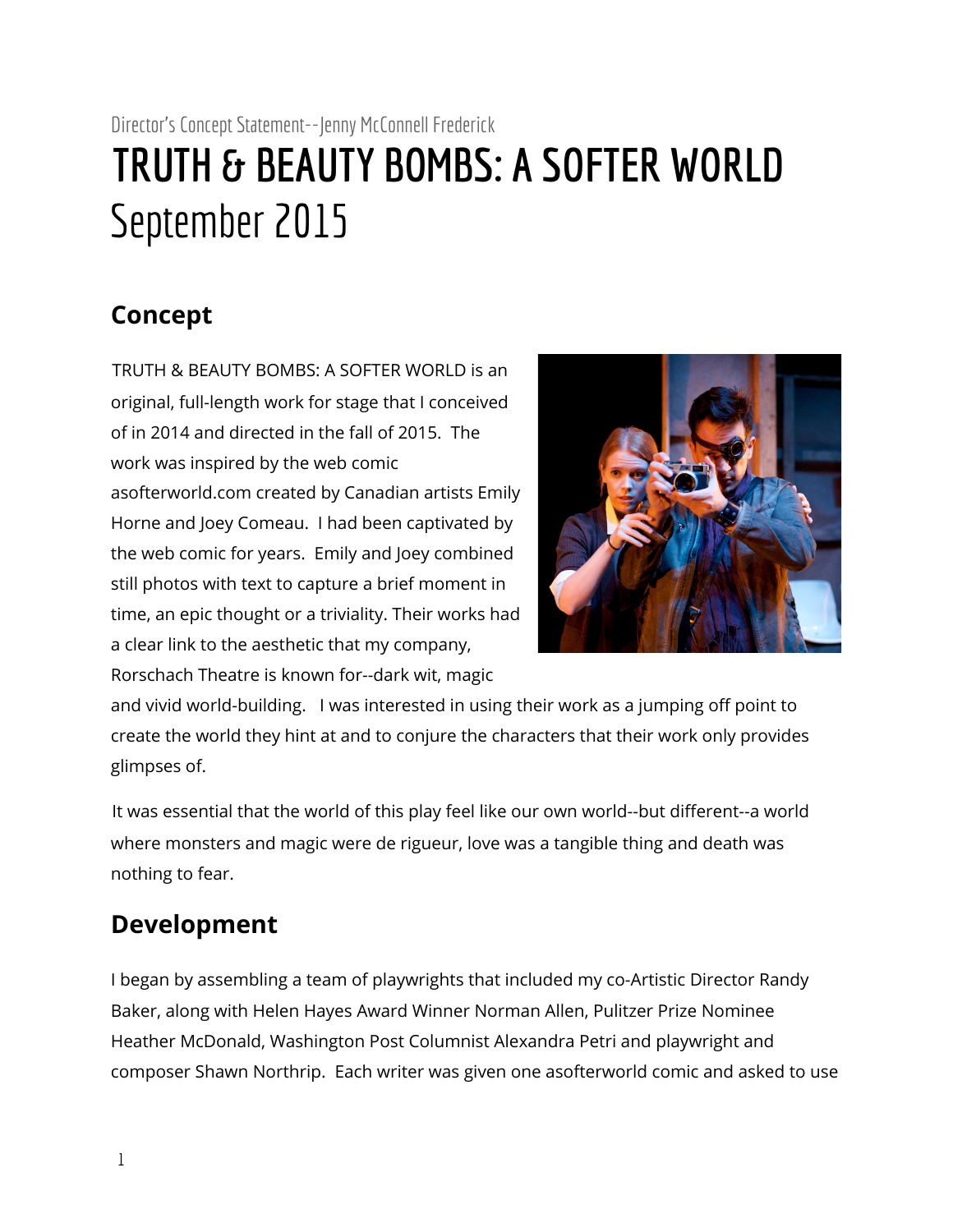it as a launch point for writing a short script that could be divided into three section. (The format of the scripts was intended to mimic the structure of the comic.) The cast of twelve



was assembled by invitation and roles were built with their traits and skill sets in mind. Each playwright was assigned 2-4 actors for whom they were to create roles. As the scripts came to fruition, Baker and I assembled them into a cohesive text by interspersing stories. For the next six weeks, Baker and I continued to develop his section of the text--the framing device intended to link the other stories.

## **Design**

The look and feel of the world required reality--with an edge. Costumes were designed to feel modern but with a timeless, often androgynous slant. Sexuality, gender and time were all fluid concepts within the rules of this world. The physical world of the play disrupted reality in several key ways. First audiences entered through the backstage loading dock for the Lang Theatre at the Atlas Performing Arts Center. The loading dock and backstage area was transformed into a 80's vintage patio (complete with astro-turf) and rec room celebrating the comics themselves in various manifestations--decoupaged to a coffee table,

displayed on a old TV, hung on the wall as art. After passing through the installation, guests found themselves on stage looking out into the 260-seat house in the Lang. As the audience took their seats on the stage, they could see into a run down laundromat, and just past the walls of the laundromat, a chasm of darkness. As the stories began to unfold and intertwine, the audience